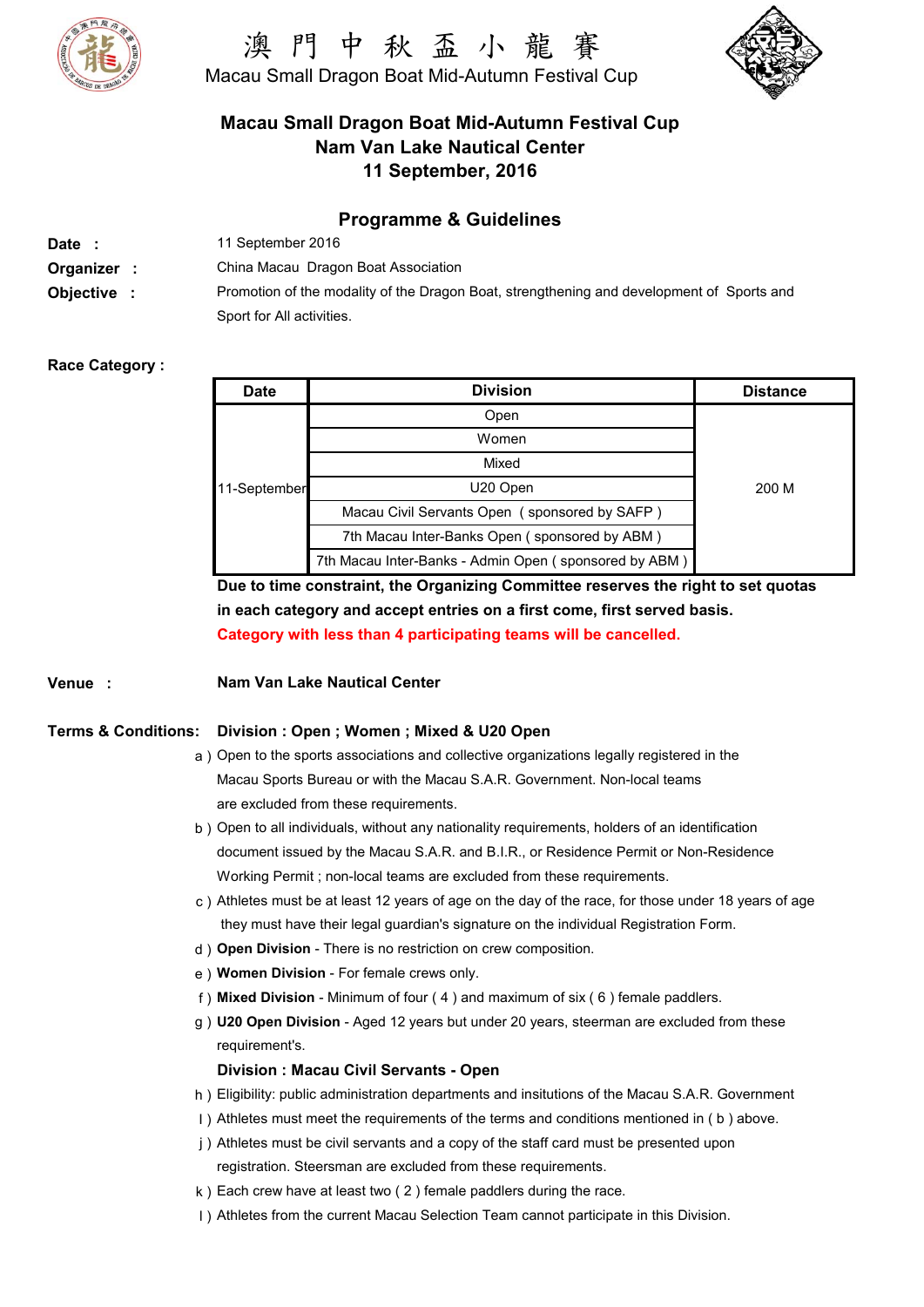#### **Division : 7th Macau Inter-Banks Open ; Adminstration Open**

- m ) Eligibility : all Banks of the Macau S.A.R.
- n ) Athletes must meet the requirements of the terms and conditions mentioned in ( b ) above.
	- o ) Athletes must be bank staff and a copy of the staff card must be presented upon registration. (Steersman are excluded from these requirements).
	- p ) Each crew have at least two ( 2 ) female paddlers during the race.
	- q ) Athletes from the current Macau Selection Team cannot participate in this Division.

#### **Restriction :**

If a crew member partipates in the Open or Women's Division, he/she can have a double roster in the Mixed Division, but, on the condition that he/she can only represent one Sport's Club/ Organization / Assoiciation.

#### **Double Rostering:**

Team Leaders are advised that no allowance will be made in the Race Programme for any competitors who are double rostered. Crews with double rostered are advised that in the event of " back to back " racing arising that the Race Offcials will not delay races or make any extra time allowances.

**Race Format :** The International Dragon Boat Federation (IDBF) race format will be applied.

#### **Registration : From 16th July,2016**

| <b>Requirements</b>      | <b>Deadline</b> |
|--------------------------|-----------------|
| <b>Provisional Entry</b> | 01 August, 2016 |
| Named Entry              | 22 August, 2016 |

**Notes :**

**No submission or modification of participants' information and registered on or before 22-August 2016. Teams are only permitted to change one time a maximum of 2 athletes** 

**photos will be accepted after 29 August,2016**

#### **Formalities:**

Registration Form, accompanied by the following documents for each participating athlete

- r ) Macau Citizen Copy of B.I.R.
- s ) Foreigners : All participants are required to submit identity documents ( i.e. copy of identity card, or a nationality passport or a related indentity document ).
- t ) Team Manager's Declaration Form.
- u ) 2 recent passport sized color photos (1.5 inch).
- v ) Guardian's signature on the individual Registration Form for athletes under 18 years of age.
- w ) Forms must be completed legibly, preferably using capital letters wherever possible.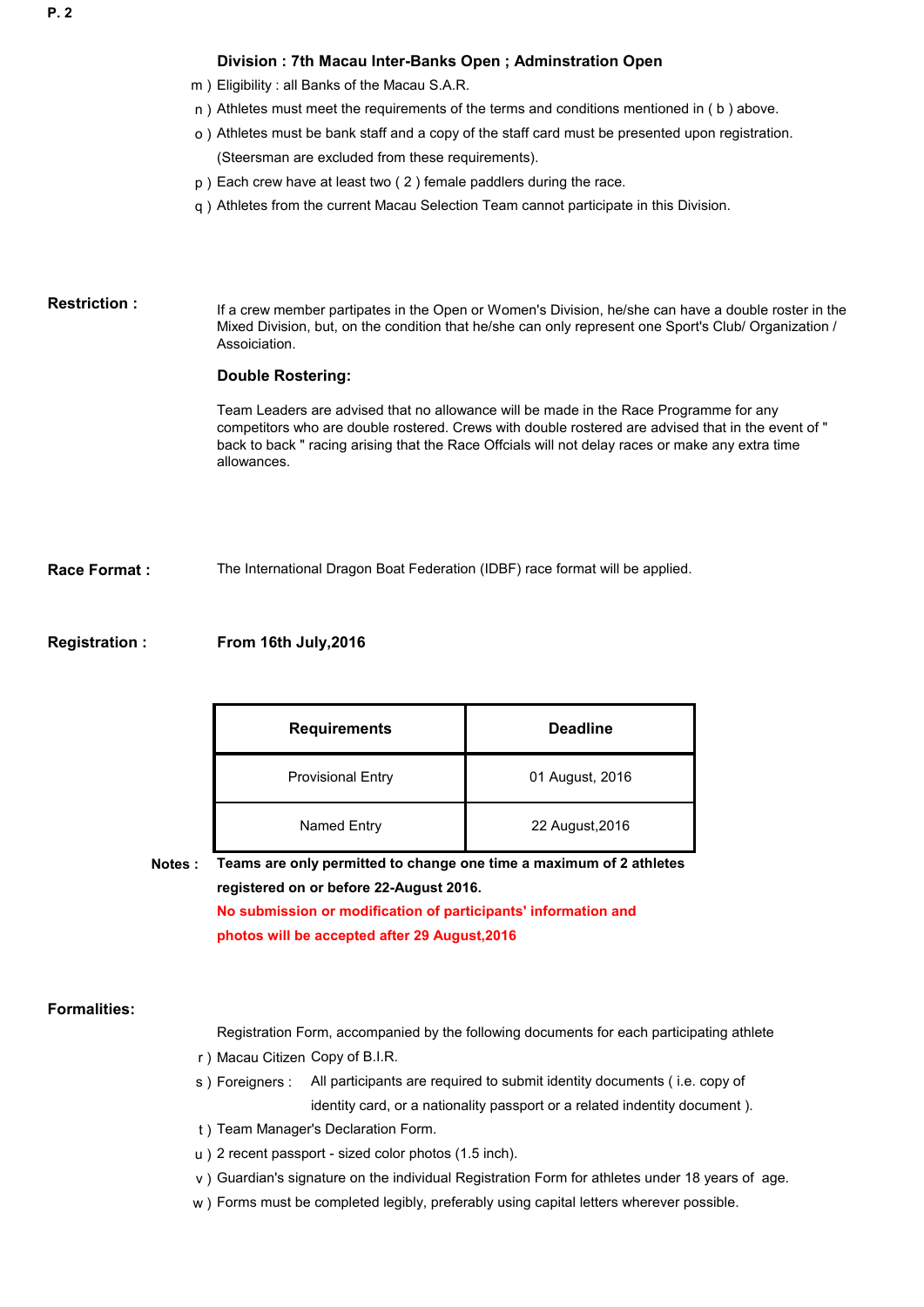**Fees: Payments: Payment Mode:** Payment must be made to " Macau China Dragon Boat Association " by electronic transfer in US Dollars An administrative fees are to be paid by electronic transfer in US Dollars no later than 1 August,16. When making payment, please advise us of your electronic transfer reference. A copy to the 2016 MSBMAFC Organizing Committee of the remittance advice obtained from your bank will also facilitate in the clearance of payment from our local bank. An administration fees of US Dollars 15.00 per participant is to be paid by all non-local teams.

> **Swift code: HSBCHKHHHKH Correspondent Bank: Hong Kong and Shanghai Banking Corporation Ltd**

**Beneficiary Bank: Banco Nacional Ultramarino S.A. Macau Swift code: BNULMOMX A/c No. 002204303230**

**Beneficiary Name: Macau China Dragon Boat Association A/C No. 9005992342**

Tropy & Medals Trophy Minor Final **Plate Plate 7th to 12th places Plate Plate Plate** Trophy & Medals Trophy Trophy & Medals Trophy Minor Final **Plate Plate 2018** The of 12th places and the control of the Plate Trophy & Medals Trophy Trophy & Medals Trophy **7th Macau Inter-Bank Open** To be arranged by The Macau Associations of Banks **Division - U20 Open**  Champion to 2nd Runners up Champion to 2nd Runners up 4th to 6th places Grand Final Grand Final Champion to 2nd Runners up 4th to 6th places **Division - Women Division - Macau Civil Servants Open** Champion to 2nd Runners up Grand Final Champion to 2nd Runners up **Division - Mixed** 4th to 6th places 4th to 6th places Grand Final 4th to 6th places Grand Final **Division - Open** 

**Awards :**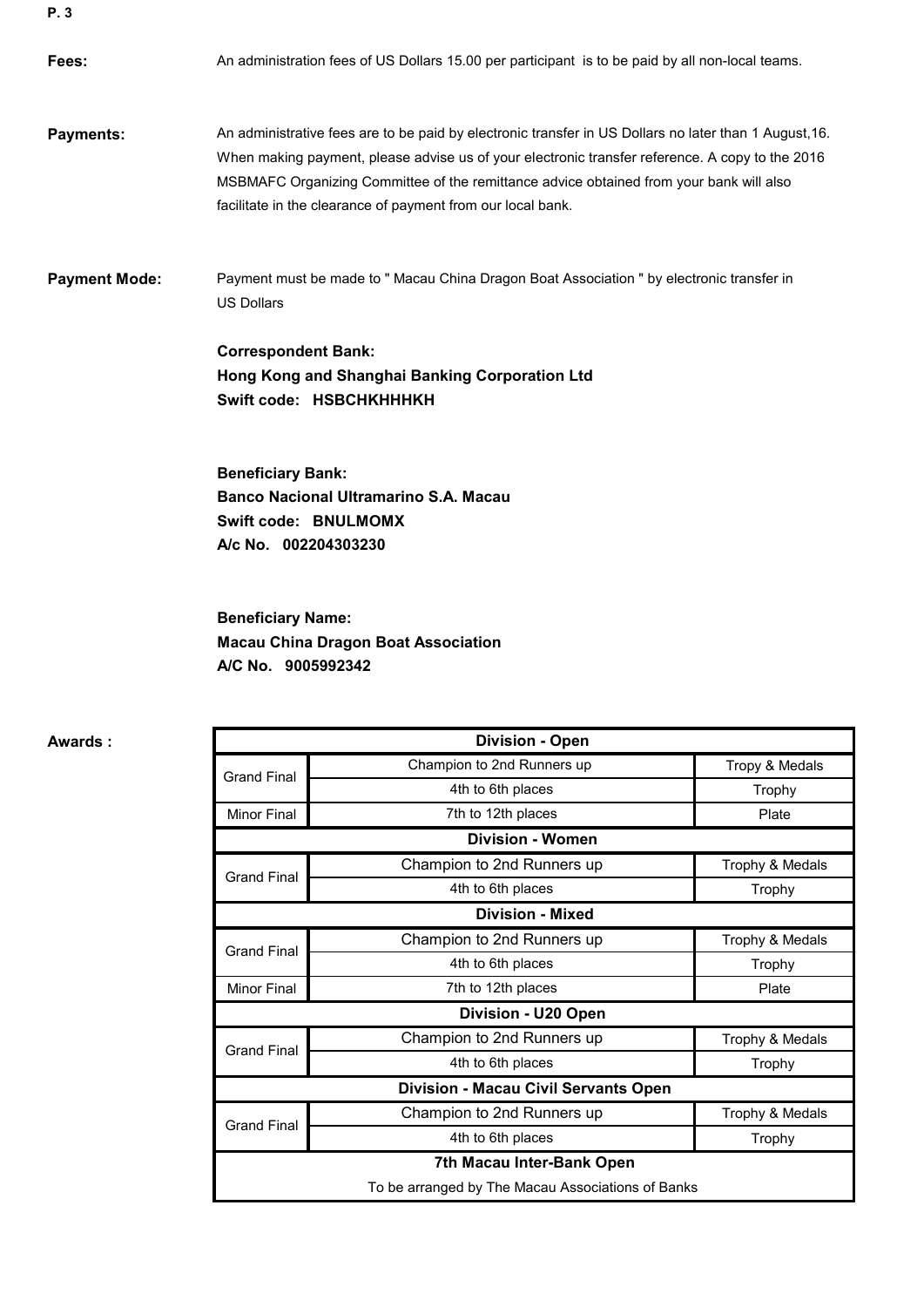**Place for Registration:** China Macau Dragon Boat Association ( CMDBA ) Fax : + 853 2896 6040 E-mail : 2016mafc@gmail.com **Online Registration :** website: www.cmdragonboat.org.mo**Technical Meeting :** The Draw at 18:30 on 2 September, 2016 at China Macau Dragon Boat Association, at Nam Van Lake Nautical Center. **Team Sponsor:** Should teams wish to source sponsors, they must apply upon registration. **Training :** x ) The Organizing Committee will arrange a training timetable and necessary facilities and equipments for the teams at the venue, start from 11 August,2016. y ) If teams wish to train during the period not occupied in the timetable, they must contact the staff at the venue for arrangement of registration. z ) Should teams fail to register for training 15 minutes after the schedule, this training session will be considered forfeited; staff at the venue have the right to release this training session to other teams; however the teams concerned can re-register for training in another session. aa ) Each team should comprise the minimum of seven (7) athletes in each training session. **Security :** The Organizing Committee will do its best in order to ensure the maximum protection for all athletes, yet it will not be responsible for any accidents that might take place during training and races. **Team's Information :** All complementary information supplied by the Organizing Committee on the races will be considered, for all effects, as integral parts of the respective official regulation on the race. **Remark :** All unmentioned cases will be settled by the Organizer, and in case of doubt, the Organizing Committee reserves the right to make the final decision on the issue in question. Nam Van Lake Nautical Center Tel: + 853 2896 7515

**P.4**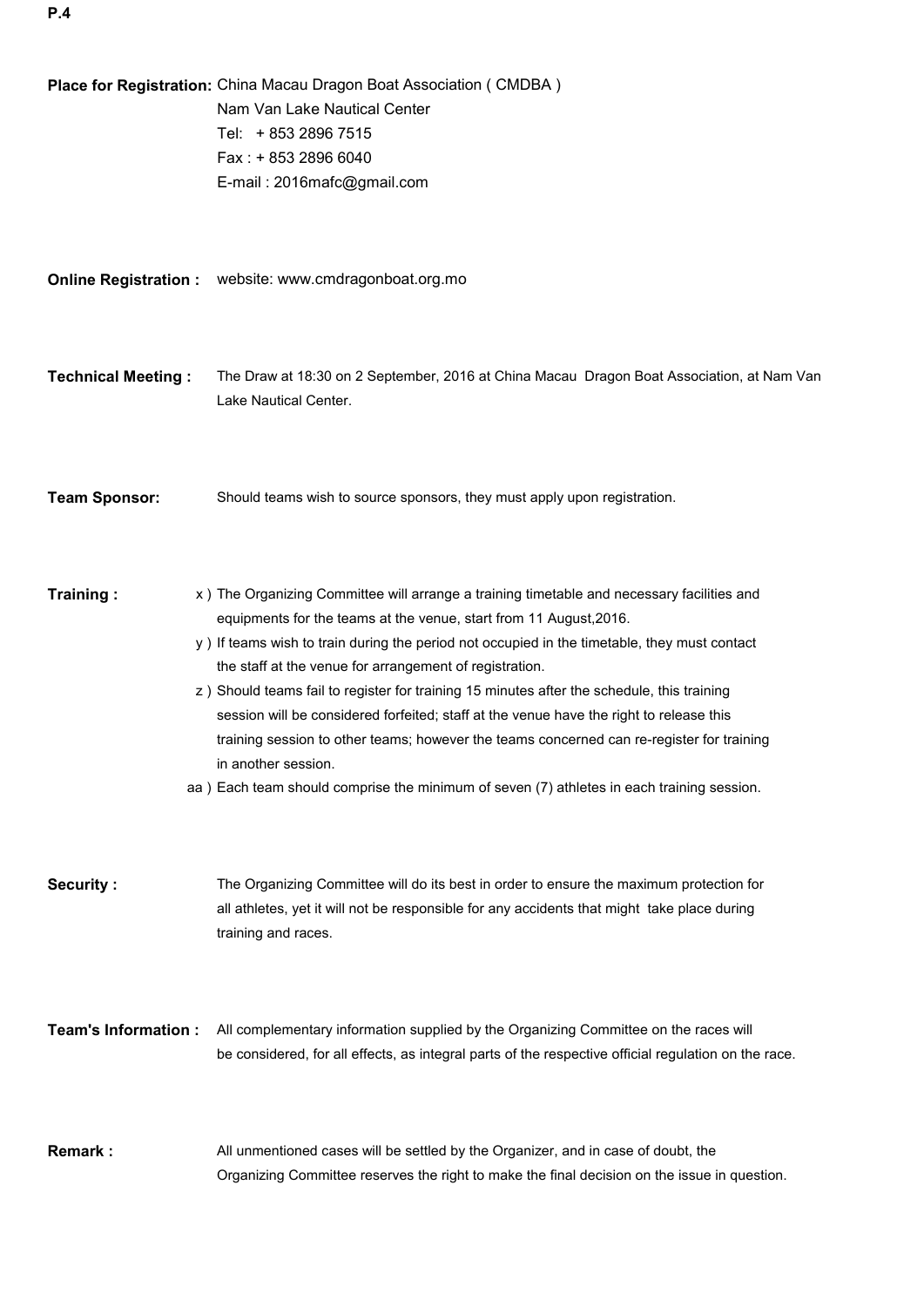

澳 門 中 秋 盃 小 龍 賽 *Macau Small Dragon Boat Mid-Autumn Festival Cup*



 **MACAU SMALL DRAGON BOAT MID-AUTUMN FESTIVALCUP Nam Van Lake Nautical Center 11 September 2016 RULES OF RACING**

#### **1 - General :**

1-1 Each crew can comprise a maximum of 16 persons, being :

| Team Manager |    |
|--------------|----|
| Coach        |    |
| Athletes     | 14 |
| Total        | 16 |

- 1-2 The Team Manager and Coach may not participate in the Race.
- 1-3 All boats and paddles used by the athletes shall be provided by the Organizing Committee, but teams are permitted to use their own paddles provided that they conform to the IDBF Racing Paddle Specification (202a) License Mark, and subject to verification by the OC.
- 1-4 Athletes are not permitted to make any modifications to, or put in additional equipment on, the boat. The allocation of boat and paddles to each crew shall be at the sole discretion of the Organizing Committee.
- 1-5 Crews are advised to check carefully the boat and paddles allocated to them before racing.
- 1-6 Each crew must have a Team Manager or Coach, who must be present in the Crew Assembly Zone during the time that the crews are under the control of the Race Officials. The Team Manager or the Coach will be responsible for liaising with Race Officials.
- 1-7 Seat Pads (cushions) shall be made of a soft material, such as neoprene, of a maximum thickness of 1.5cm, that will compress easily when squeezed between the finger and thumb. The width of the seat pad shall approximate to the width of 12.5cm and ideally the length should not exceed 33cm. Seat Pads that excessively exceed these dimensions will not be permitted.
- 1-8 The current rules of the International Dragon Boat Federation ( IDBF ) shall be applied, and in case of dispute, the English version shall prevail.

#### **2 - Safety Precautions :**

- 2-1 Each athlete must be able to swim at least 100 metres.
- 2-2 Each athlete shall be solely responsible for his/ her own safety during official practice sessions and during the races. The Organizing Committee or any other individual or organization connected directly or indirectly with the races will not be liable for any incident such as death, injury, damaged or loss incurred.
- 2-3 A personal life jacket may be worn by an athlete, but this does not relieve the crew from complying with Rule 2-1.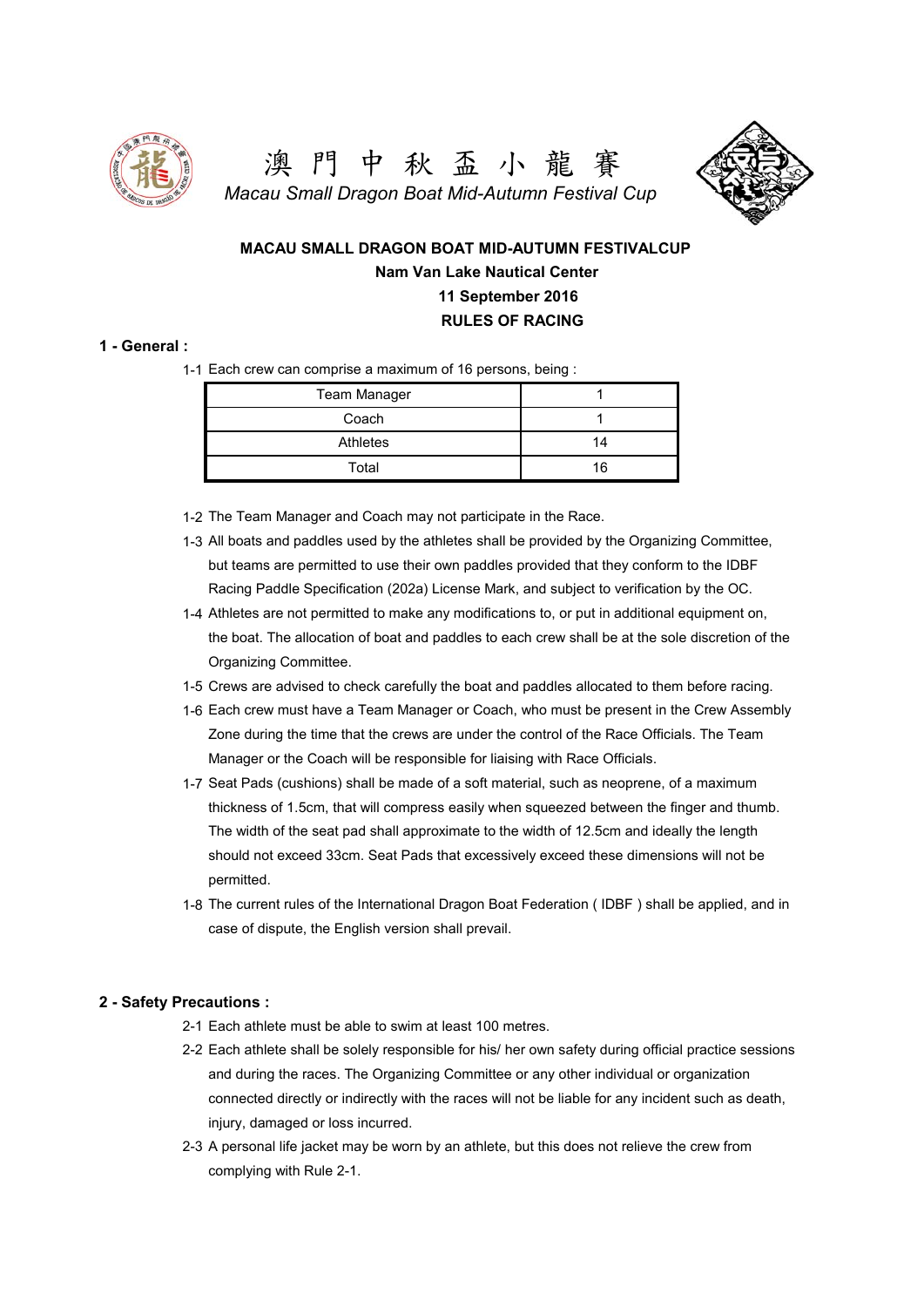### **3 - The Crew :**

- 3-1 Each crew will be entirely responsible for its conduct and must comply with the rules of the race.
- 3-2 Each crew must wear their crew uniform during the races. Should there be any commercial advertising on a Racing Vest or Paddles, the design must be submitted upon registration for approval. However, it should be unobtrusive and tasteful (that is, of a design that does not cause offence to the public). All personal names, team names, as well as logos, slogans, and other part of the design and advertisement, appearing on private Racing Paddles or a Racing Vest the sponsors advertisement may be of a different shape to that on the Racing Vest or Paddles but shall not exceed the overall area of the 20cm x 5cm box (100 sq cm).
- 3-3 A Crew List showing the competitiors and reserves who will be racing in a particular competition class must be submitted by the Team Leader or Crew Manager to the Race Secretariat no later than 1 hour before the first race on the day in which the competition takes place.
- 3-4 The person signing the Crew List is confirming to the Chief Official that all the competitors shown on the List are " Fit to Race ". This statement covers not just the physical ability of the competitors to undertake the race concerned but it also means that the signatory is confirming that there are no known medical reasons why those listed should not compete during the whole period of the Races.

#### **4 - Marshalling :**

- 4-1 Each crew must report to the Crew Assembly Zone at least 20 minutes before the time of its race for a badge check. A crew identify check may be carried out by Race Officials at any time and crew members must be able to produce identification upon request.The Team Manager or Coach must be present in the Crew Assembly Zone for assistance with the team's badge identification If the Athlete Identity Card has been lost, a fee of Mop\$100 will be charged to the athlete for the re-issue of the Athlete Identity Card.
- 4-2 Once the crew has embarked, it must leave the boarding pontoon immediately and proceed to the starting area, warm-up area or designated area, according to the Race Officials' instruction.
- 4-3 All crews proceeding to the starting area must keep clear of the course and must not interfere with any race which is progress and must keep away from the race course until all the boats that are taking part in the preceding race have gone past.

#### **5 - Starting Procedures :**

- 5-1 All crews shall assemble behind the Start Line, or in a specially designated start area, at least three ( 3 ) minutes before their Start Time.
- 5-2 Each Steersperson shall hold the Start Handrail, and each Drummer shall hold the Bow Rope ( buoy with rope ring ) in order to stabilize the racing boat before starting the race; both the Drummer and the Steersperson can let go of these said pieces of equipment after the starting horn has started to sound, or else, Starter shall give the first warning, such warning shall have the same effect as one given for a False Start, for that race.
- 5-3 Once the Starter has alerted the crews by saying "ARE YOU READY", if the crew is "NOT READY" then the Drummer must immediately raise a hand vertically above head height to indicate the situation to the Starter.

#### **P. 2**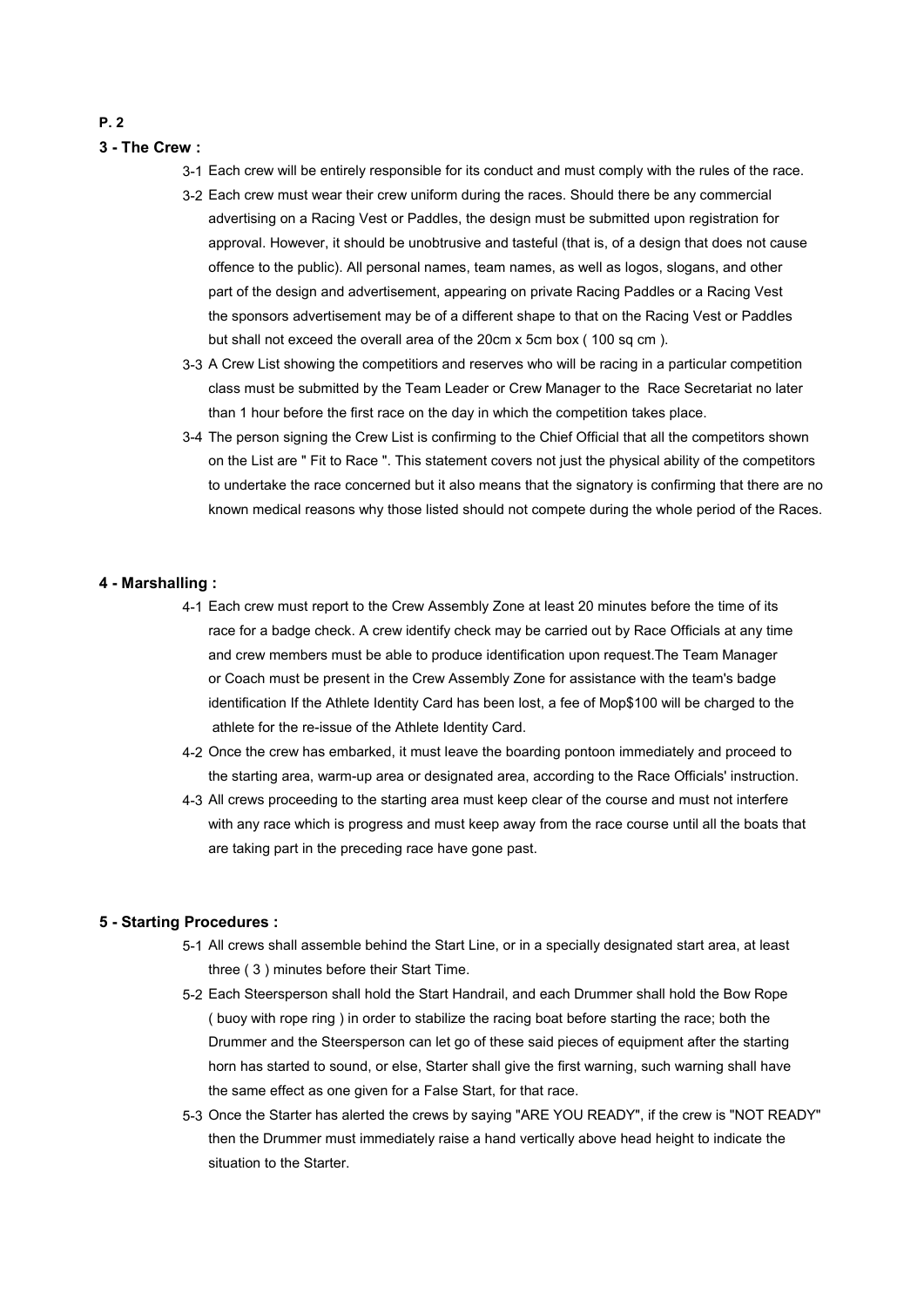- 5-4 Once the Starter has alerted the crews by saying "ARE YOU READY ", then all movement of the paddles must stop. If movement of a crew's paddles in or on the water is then observed by the Starter or a Course Umpire, the Starter shall give the first warning. Such warning shall have the same effect as one given for a False Start, for that race.
- 5-5 The Starter's commands: "ARE YOU READY" , "ATTENTION" followed by the word "GO" , the interval between the words "ATTENTION" and "GO" ( or sound signal ) shall not exceed five ( 5 ) seconds.
	- 5-6 If the Starter observes that any crew has violated any regulation, a repeated short horn will sound to stop the race, and all crews must return immediately to the start line for the second start.
- 5-7 A warning will be given for a False Start; if the same crew causes two ( 2 ) False starts and/or any crew violates the regulation in the second start, even if the crew is committing a False Start for the first time, the Starter may exclude them from the race and the race will continue without conducting a third start.

#### **6 - Race Conduct :**

- 6-1 Crews must follow the directions of the Race Officials at all times during the competition and they are prohibited from entering the Race Control Center unless authorized to do so. Failure to observe this may result in the crew receiving a warning or disqualification.
- 6-2 Should any crew or crew member use violence or threaten any Race Official, staff, or in anyway impede them from their duties, he / she will be permanently / perpetually disqualified from participating in any Dragon Boat Race in Macau.
- 6-3 A fine of MOP2,000. (two thousand Patacas) will be imposed on the crew or crew member, who intentionally sinks or overturns any racing boat. Further, the Competition Committee reserves the right to disqualify the crew or crew member.
- 6-4 Infractions of any items in items 6-2 & 6-3 above, besides the payment of the fine, can result in the team being restricted from participating in local races for one year or permanently/perpetually, according to the gravity of the infringement.
- 6-5 The Drummer must remain seated on the drummer's seat at all times during the race, and once the boat has cleared the starting area ( 50m ), must actively beat the drum throughout the race. That is, the Drum must be clearly seen to be struck with a Drum Stick on the drum skin ( top or side ) at short, regular intervals.
- 6-6 Paddlers must perform the whole race in the sitting position; neither the standing-up nor the squatting down position is allowed.
- 6-7 Crews should finish the race in 2 minutes; the Chief Official has the right to demand the crew which cannot finish the race within this time to leave the race course, to avoid disrupting the start of the following race(s).